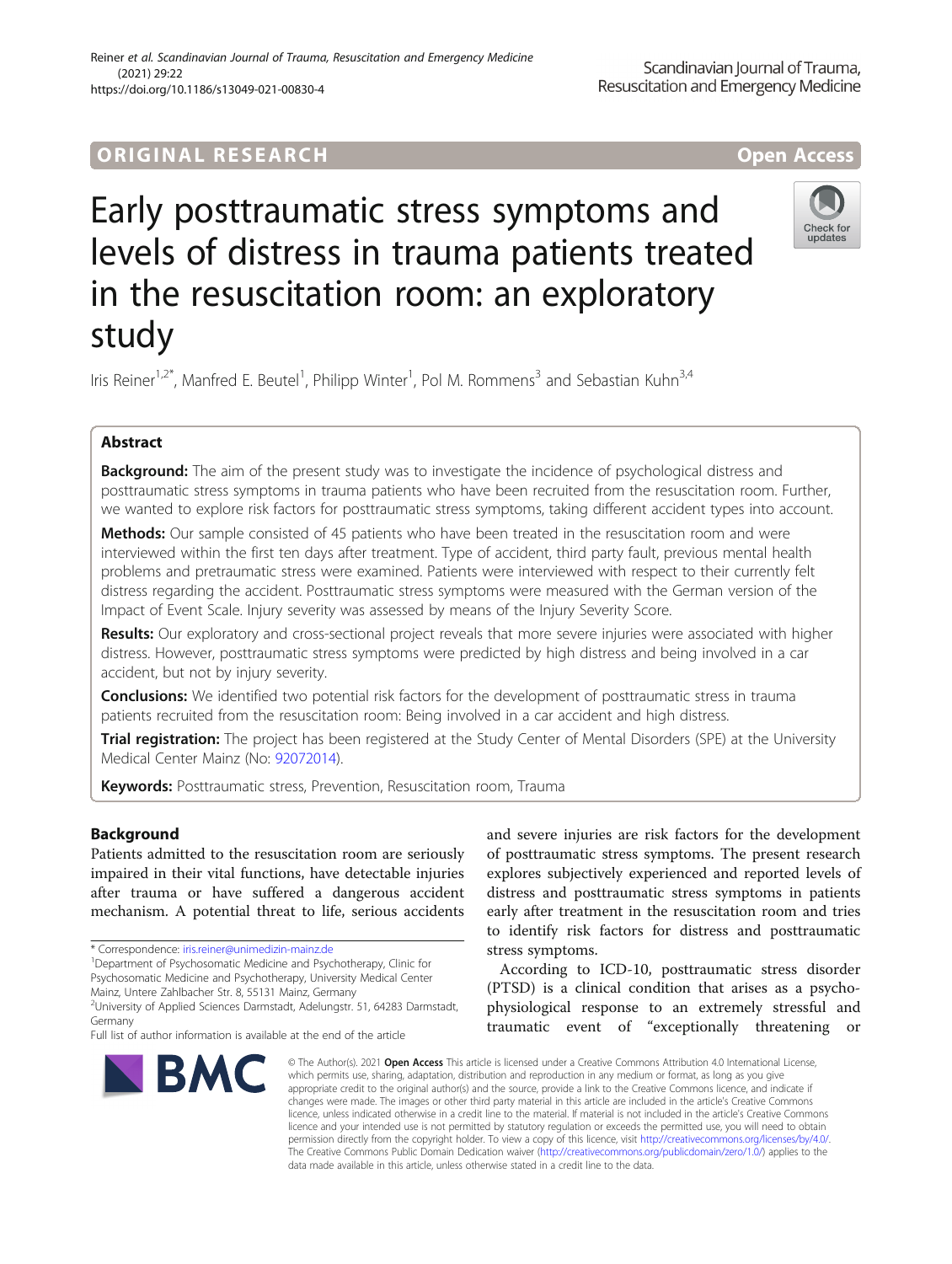catastrophic nature" [[1\]](#page-5-0). Symptoms include unpleasant remembering or "reliving" the trauma in the sense of intrusive flash backs, nightmares, or suffering when exposed to trauma-associated circumstances. Therefore, patients avoid (or try to avoid) trauma-associated circumstances, that they did not evade before the traumatic event. Further, patients are either not able to recall important aspects of the period of exposure to the traumatic event or show persistent symptoms of increased psychological sensitivity and arousal such as sleeping problems, irritability or hyper-vigilance [[1\]](#page-5-0). Lifetime prevalence of PTSD is between 7.8 and 10.6% in the United States of America [\[2,](#page-5-0) [3\]](#page-5-0), with presumably lower rates in Germany [\[4](#page-5-0)]. However, the incidence of PTSD of road traffic accident survivors is between 18 to 25% [[5,](#page-5-0) [6\]](#page-5-0). Without treatment, symptoms of posttraumatic stress as well as PTSD may persist for years in a subset of trauma-exposed survivors. Chronic PTSD is associated with poor physical health, lower quality of life, impair-ments of social relationships and unemployment [\[7](#page-5-0), [8\]](#page-5-0).

The genesis of PTSD is multifactorial, with pretraumatic (e.g. psychiatric history, reported childhood abuse, and family psychiatric history), peritraumatic (e.g. severity of trauma, personal impact and proximity) and posttraumatic (e.g. lack of social support, permanent physical or financial impairments caused by trauma) aspects contributing to its development and perpetuation [\[9](#page-5-0)].

Previous research on subjectively experienced distress and posttraumatic stress symptoms in trauma patients have particularly focused on general motor vehicle accidents or severely injured patients, mostly a month or longer after the accident [[10,](#page-5-0) [11](#page-5-0)]. However, early psychological reactions in subgroups of motor vehicle accidents (car versus motorcycle) or posttraumatic stress following injuries that needed to be treated in the resuscitation room have been poorly researched. The treatment in the resuscitation room itself can be considered as an extremely stressful event: Apart from the physical trauma or accident the patient has suffered, he or she is exposed to unknown and potentially frightening conditions such as the urgent delivery via driving or flying ambulance, unknown noises or unfamiliar movements and lights from medical machines. Yet, to our knowledge, there has been no research conducted in order to determine if patients recruited from the resuscitation room potentially experience high levels of distress or posttraumatic stress symptoms and might represent a risk group for developing PTSD as a clinical condition. Also, little is understood which groups of resuscitation room patients might suffer the most from early onset posttraumatic stress symptoms.

The first research aim was descriptive and exploratory and examined a) the level of early psychological distress, and b) posttraumatic stress symptoms in a sample of patients after treatment in the resuscitation room. Second, we explored potential risk factors that predict posttraumatic stress symptoms in patients within 10 days after treatment in the resuscitation room.

# **Methods**

Admission to the resuscitation room of a trauma center is indicated by the emergency medical services or emergency physician during the preclinical treatment phase. Patients transferred to the resuscitation room are seriously impaired in their vital functions or have suffered a dangerous accident mechanism or detectible injuries. In accordance to the German polytrauma protocol, all resuscitation room admitted patients undergo a standard treatment, documentation and follow-up [[12\]](#page-5-0).

Regular discussions in the quality circle of the Trauma Network try to identify areas of under- or overtreatment in regard to pre- and in-hospital care (diagnostics, resuscitation room treatment and in-hospital transfer). During the quality circle of the regional Trauma Network on Jan 20th 2017 trauma-related psychological disorders were identified as a potential area of undertreatment and a more systematic approach in screening for these conditions was required. As part of mandatory quality assurance and comprehensive care of our trauma center, screening for levels of distress and posttraumatic stress symptoms was planned as an exploratory study. Further systematic activities (e.g. potential implementation of distress screening as standard care in all trauma centers) designed to bring about positive changes in the delivery of care and relief of trauma-related psychological stress were aimed as a quality improvement project.

The project was screened for possible ethics issues in accordance with Dixon [[13\]](#page-5-0). The proposed exploratory study was reviewed to ensure that the risks to participants were not greater than minimal and that there were appropriate protections for participants' privacy and confidentiality of their identifiable data. Additionally, checklists from the study were stored at the study Center of Mental Disorders (SPE) at the University Medical Center Mainz. Information about background, content and aims of the study was given to eligible and available patients in understandable language by a specifically trained medical PhD student. Participation was voluntary. Oral consent to link the interview with the somatic data from the German polytrauma protocol was obtained for each individual case by the interviewer. Patient data was treated in line with General Data Protection Regulation. Regarding the data and analyses of the study, all identifying data were removed.

### Sample

All patients beyond the age of 18 who were admitted to the resuscitation room at the emergency unit of the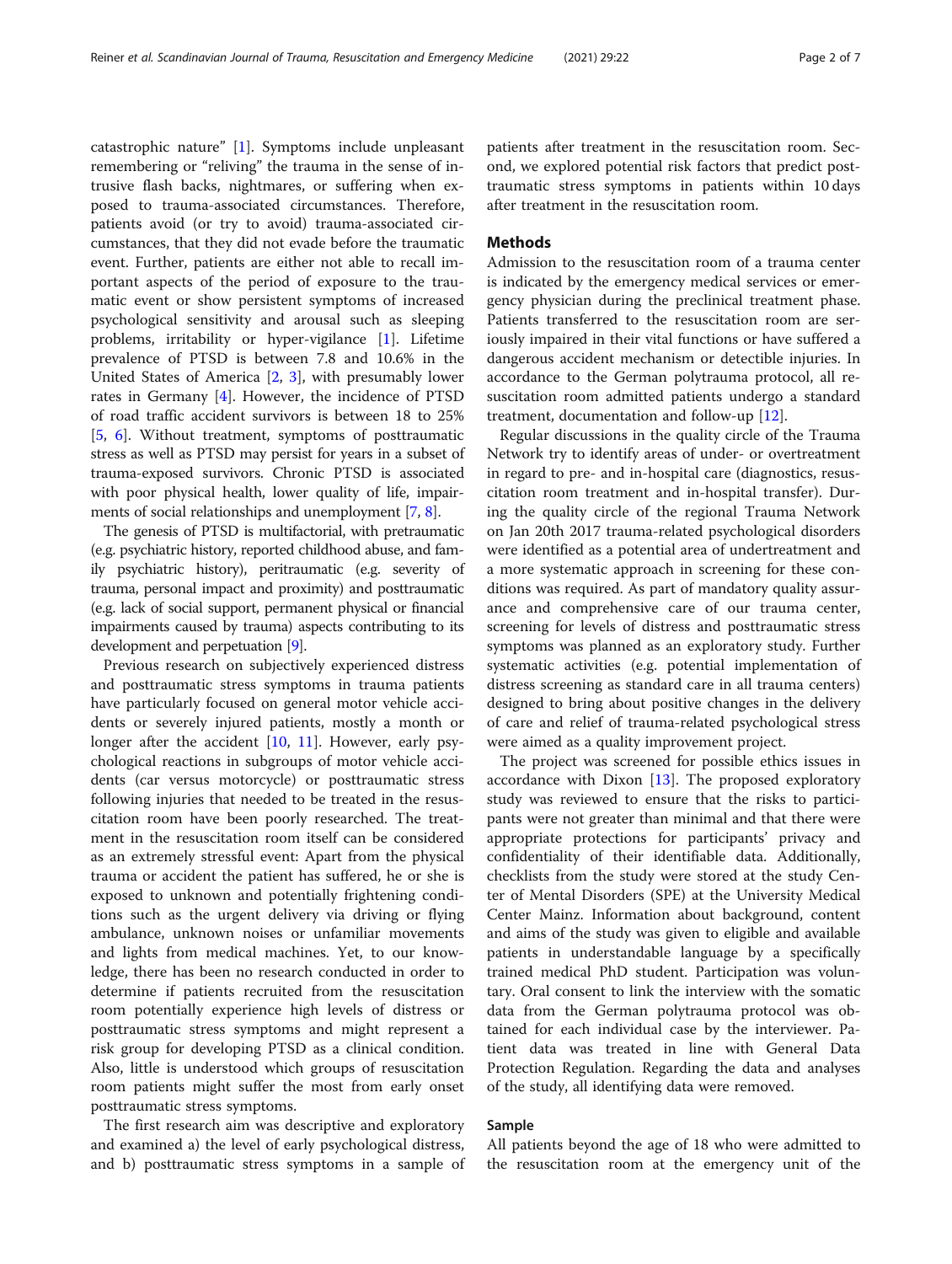Department of Orthopaedics and Traumatology between April and August 2017 were considered potentially eligible and screened by our team. From those 181 potentially eligible persons, a total of 45 patients (24.9%) patients could be confirmed eligible and included in the study. Potentially eligible patients were screened within 2 to 4 days after treatment in the resuscitation room. If the patient was still treated in the Department of Orthopaedics and Traumatology but could not be reached, three follow-up contact attempts within ten days after treatment in the resuscitation room were carried out before the patient was considered to drop-out. Sample recruitment procedure and drop-out reasons with number and percentages of potentially eligible participants are presented in Table 1.

The final sample consisted of 45 patients, 35 male and 10 female patients aged 18 to 73 years (Mean: 43.3; SD = 17.7), who were interviewed by a medical PhD student. Age, length of hospital stay and accident type of the total sample and for subsamples of males and females are shown in Table 2.

# **Materials**

- The overall injury burden was assessed by means of the Injury Severity Score, abbreviated ISS [\[14](#page-5-0)], as the sum of the squares of the highest Abbreviated Injury Scale (AIS) code in each of the three most severely injured ISS body regions. The AIS describes all lesions in a 6-point ordinal scale ranging from minor (1) to untreatable (6) injury and distinguishes between anatomically based body regions. The ISS is dimensional and ranges from 0 to 75.

- Posttraumatic stress symptoms were assessed with the German version of the Impact of Event Scale [[15](#page-5-0)– [17\]](#page-5-0). Respondents were asked to focus on the index trauma, the recent accident and resuscitation room experience. The Impact of Event Scale (IES) consists of 15-

|           | Table 1 Recruitment and drop-outs of potentially eligible |  |  |  |
|-----------|-----------------------------------------------------------|--|--|--|
| patients. |                                                           |  |  |  |

| Recruitment and drop-out            | <b>Eligible patients</b> |        |
|-------------------------------------|--------------------------|--------|
| reason                              | n(%)                     |        |
| Discharged                          | 71                       | (39.2) |
| Transferred to other hospital units | 19                       | (10.5) |
| Intensive medical care              | 14                       | (7.7)  |
| Unreachable <sup>a</sup>            | 14                       | (7.7)  |
| Deceased                            | 7                        | (3.9)  |
| Not interested in survey            | 5                        | (2.8)  |
| Language problems                   | 4                        | (2.2)  |
| Clouding consciousness              | $\mathfrak{D}$           | (1.1)  |
| Enrolled patients                   | 45                       | (24.9) |

Note.  $N = 181$  <sup>a:</sup> Patients could not be reached (were not in the room) in spite of three recruitment attempts

| Table 2 Age, accident type and length of hospital stay |  |  |  |  |
|--------------------------------------------------------|--|--|--|--|
|--------------------------------------------------------|--|--|--|--|

| <b>Variables</b>               | <b>Total sample</b><br>$N = 45$ |        | <b>Males</b><br>$n = 35$ |        | <b>Females</b><br>$n = 10$ |       |
|--------------------------------|---------------------------------|--------|--------------------------|--------|----------------------------|-------|
| Age (years)                    | M (SD)                          |        |                          |        |                            |       |
|                                | 43.3                            | (17.7) | 44.4                     | (5.4)  | 41.3                       | (4.0) |
| Length of hospital stay (days) | M (SD)                          |        |                          |        |                            |       |
|                                | 10.7                            | (7.9)  | 11.9                     | (8.3)  | 6.4                        | (4.6) |
| Accident Type                  | n(%)                            |        |                          |        |                            |       |
| Motorcycle accident            | 15                              | (33.3) | 14                       | (31.1) | 1                          | (2.2) |
| Falling accident               | 10                              | (22.2) | 7                        | (15.6) | 3                          | (6.6) |
| Car accident                   | 9                               | (20)   | 6                        | (13.3) | 3                          | (6.7) |
| Bicycle accident               | 7                               | (15.6) | 5                        | (11.1) | $\overline{2}$             | (4.4) |
| Other accidents <sup>a</sup>   | 4                               | (8.9)  | 3                        | (6.7)  | 1                          | (2.2) |

 $Note.<sup>a</sup>$  Other accident types involved mainly industrial accidents M Mean, SD Standard Deviation

items that inquire on a  $0$  (= not at all) to  $4$  (= extremely) scale symptoms of posttraumatic stress, categorized as two subscale clusters, namely intrusion and avoidance. The sum of the two subscales is the total stress score (IES- total score) mirroring the occurrence of posttraumatic stress symptoms. - Levels of distress were assessed with an analogous 1 to 10 distress scale ("how distressed do you feel regarding your accident that has been treated in the resuscitation room?") ranging from  $1$  (= not distressed at all, absolutely calm and happy) to 10 (= worst distress ever experienced), adapted from the Subjective Units of Distress Scale by Wolpe [\[18](#page-5-0)]. The level of distress scale is a numeric scale. Concerning clinical impact, we considered a cut-off point of 5 and patients scoring 6 and above as experiencing "high distress".

- Pretraumatic stress as a dichotomous variable (yes or no) was surveyed by means of the interview question: "Did you experience any stress life events in the past six months?" If required, the interviewer was prompted for further clarification.

- Accident characteristics were examined in both interview and from the patient's record: Third party fault (yes or no) in the course of the accident as well as type of accident (see also Table 2). For further analyses the following dichotomous variable were used: Motorcycle accident (yes or no), car accident (yes or no), falling accident (yes or no).

- Previous mental health problems as dichotomous variable (yes or no) were investigated by means of the question: "Have you ever received a definite diagnosis of any depressive or anxiety disorder (medical history of depression or anxiety disorder)?"

# Statistical analysis

We reported absolute numbers, percentages, means with standard deviations as well as minimums and maximums. To investigate relations between groups, for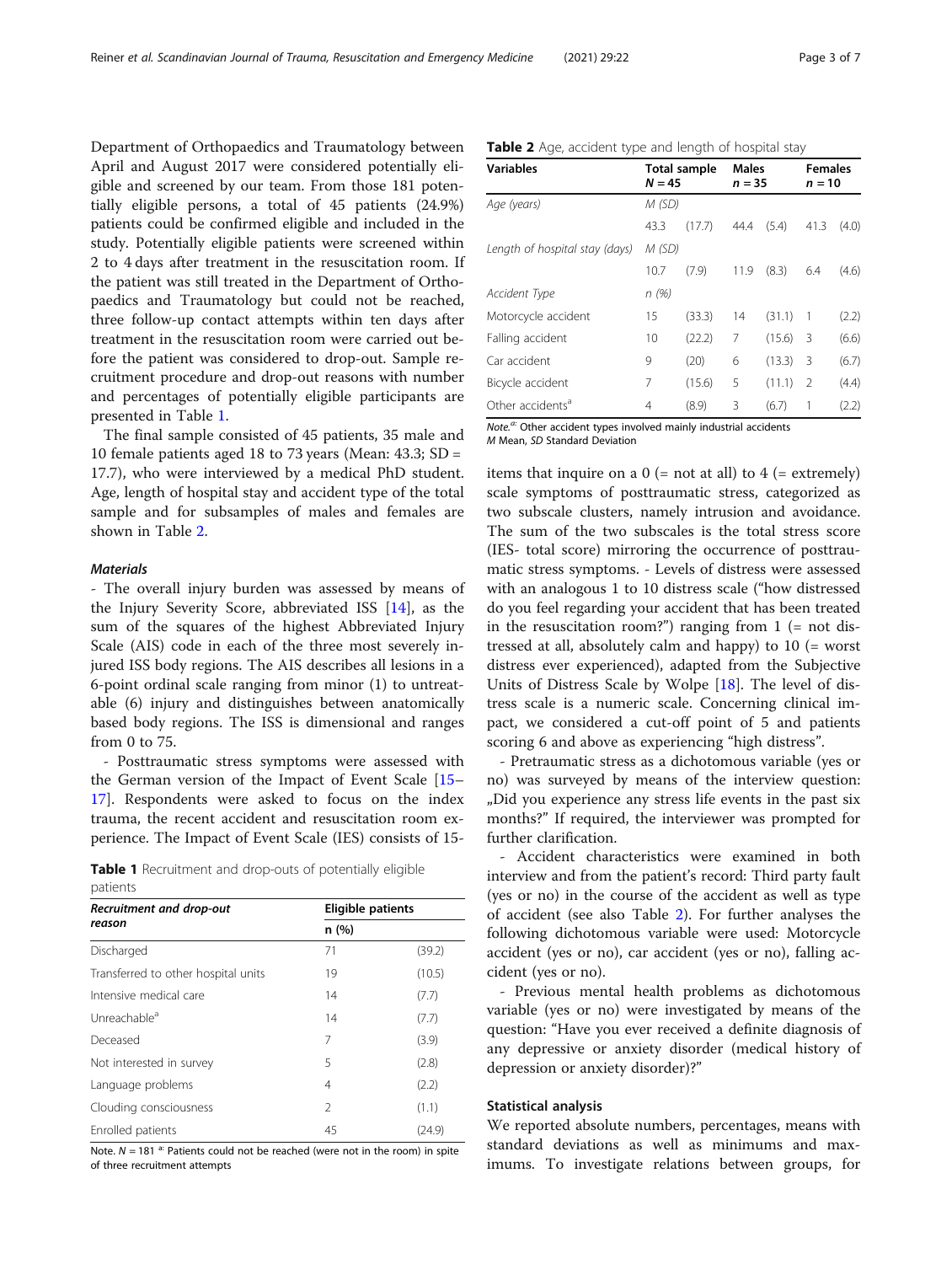| <b>Variables</b>                         | Total sample<br>$N = 45$ |        | <b>Males</b><br>$n = 35$ |        | <b>Females</b><br>$n = 10$ |       |
|------------------------------------------|--------------------------|--------|--------------------------|--------|----------------------------|-------|
|                                          | n(%)                     |        |                          |        |                            |       |
| Pretraumatic stress (yes)                | 14                       | (31.1) | 10                       | (22.2) | $\overline{4}$             | (8.9) |
| Previous mental health problems (yes)    | 11                       | (24.4) | 8                        | (17.8) | 3                          | (6.7) |
| Third party fault (yes)                  | 10                       | (22)   | 7                        | (15.6) | 3                          | (6.7) |
| Severity of injury (ISS value intervals) |                          |        |                          |        |                            |       |
| Mild injury (1-8)                        | 8                        | (17.8) | 6                        | (13.3) | $\overline{2}$             | (4.4) |
| Moderate injury (9-15)                   | 13                       | (28.9) | 9                        | (20)   | $\overline{4}$             | (8.9) |
| Major injury (16-24)                     | 13                       | (28.9) | 10                       | (22.2) | 3                          | (6.7) |
| Severe injury (25 and above)             | 11                       | (24.4) | 10                       | (22.2) |                            | (2.2) |

Table 3 Previous mental health problems, pretraumatic stress, third party fault and ISS groups

example between gender and third party fault, Chi Square tests were used. ISS and IES Scales were treated as quasi-interval data. Bravis-Pearson Correlation coefficients were carried out to indicate the strength and direction of relationships between two variables. To compare groups with respect to continuous scales such ISS and IES scales, independent samples t-tests were conducted. Linear regression analyses were conducted to predict posttraumatic stress symptoms. P-values are based on two-tailed tests and are presented as exact values. Two-sided p-value of 0.05 or less was considered as statistically significant. No adjustments for multiple testing were performed, as this study was an exploratory. All statistical analyses were performed using SPSS Version 24 (IBM Corporation, Armonk, NY, USA).

# Results

### Descriptive data

Possible influences of age and gender on severity of injury, posttraumatic stress symptoms, level of distress, third party fault, accident type and previous mental health problems were tested via t-tests, chi-square tests and Pearson correlations, revealing no significant association between age, gender and any of the variables. With regards to the ISS, scores ranged in our sample from 1 (minimum) to 41 (maximum), with a mean of 10.2 and standard deviation of 8.06. Distributions of ISS scores in severity of injury groups according to Copes and colleagues [[19](#page-5-0)] and all dichotomous variables that influence posttraumatic stress symptoms for total sample as well as subsamples (males and females) are presented in Table 3:

# Levels of distress and posttraumatic stress

Table 4 presents descriptive statistics of levels of distress and posttraumatic stress symptoms (IES, total score). Regarding level of distress, the full 1–10 range was exhausted. Regarding posttraumatic stress symptoms, the minimum score was 0 and the maximum score was 44. Mean and standard deviations indicate great variability of posttraumatic stress symptoms among the patients. Additional analyses showed that 16 patients (35.6%) scored 26 and higher in reference to posttraumatic stress scores reflecting a moderate or severe impact [\[16](#page-5-0)]. 24 patients (53.4%) scored 6 and above in reference to levels of distress and experienced therefore high distress.

ISS scores were not significantly associated with previous mental health problems, pretraumatic stress, third party fault or accident type. In order to investigate relationships between ISS, distress and posttraumatic stress symptoms (IES-total score), Bravis-Pearson correlation coefficients were carried out. As presented in Table [5](#page-4-0), distress but not posttraumatic stress symptoms were significantly associated with severity of injury. Distress was also significantly correlated with posttraumatic stress symptoms.

# Risk factors for the development of posttraumatic stress symptoms

In order to investigate predictors for posttraumatic stress symptoms, a linear regression analysis was con-ducted. Results are displayed in Table [6](#page-4-0),  $\mathbb{R}^2$  = .46, F  $(8.44) = 3.85, p < .01.$ 

Among all main predictors of posttraumatic stress symptoms in the regression model, significant effects were observed for distress ( $\beta$  = .29,  $t$  = 2.04,  $p$  = .05) and being involved in a car accident ( $\beta = .35$ ,  $t = 2.42$ ,  $p = .02$ ).

# **Discussion**

First, our investigation revealed that a high rate of patients recruited from the resuscitation room suffer from

Table 4 Levels of distress and posttraumatic stress symptoms

|                      | м     | SD.  | <b>Minimum</b> | <b>Maximum</b> |  |
|----------------------|-------|------|----------------|----------------|--|
| <b>Distress</b>      | 61    | 26   |                |                |  |
| Posttraumatic Stress | 10.36 | 1283 |                | 44             |  |

Note.  $N = 45$ . *M* Mean, *SD* Standard Deviation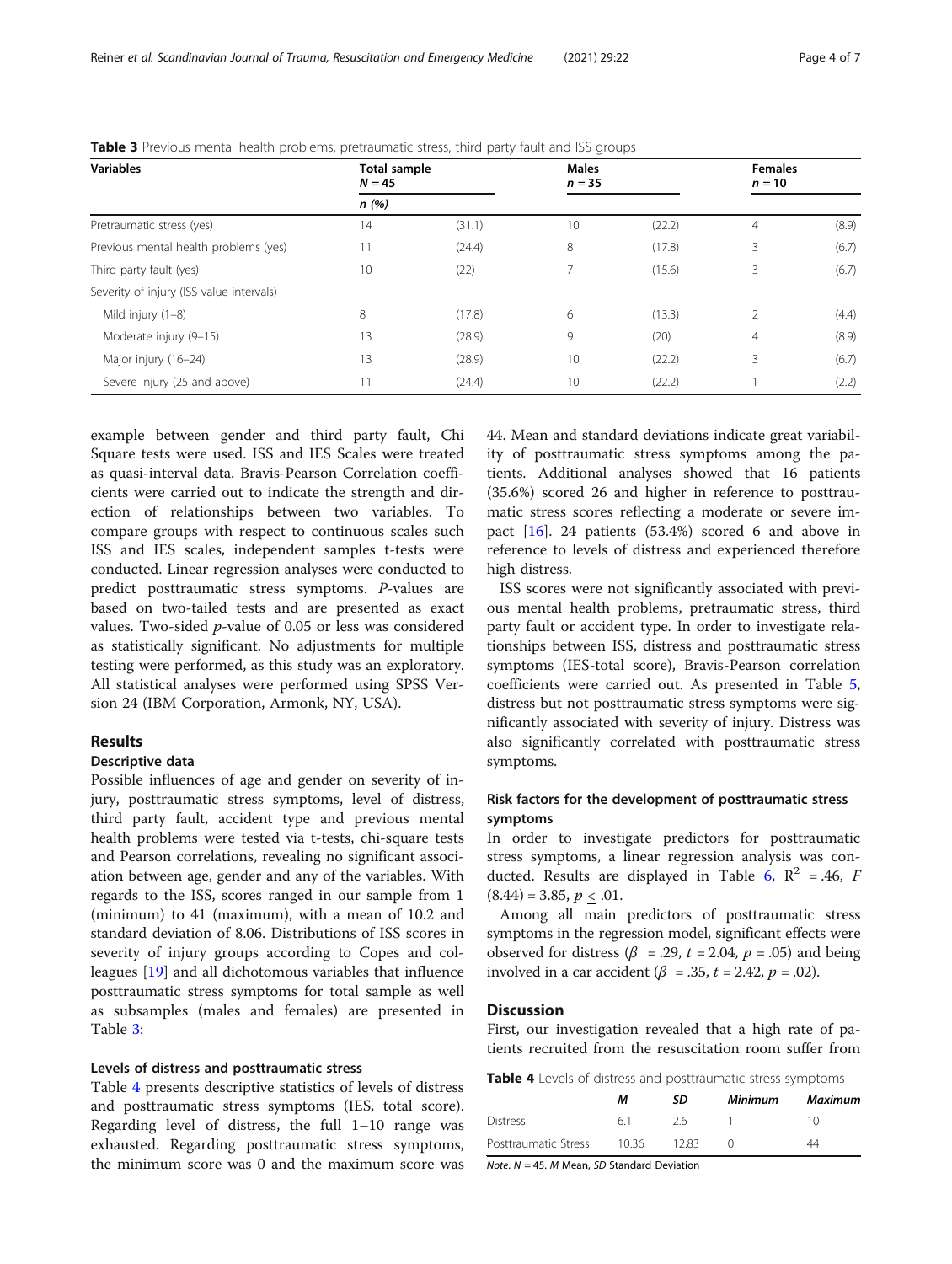<span id="page-4-0"></span>

| <b>Table 5</b> Intercorrelations between severity of injury (ISS), levels |  |
|---------------------------------------------------------------------------|--|
| of distress and posttraumatic stress symptoms (IES)                       |  |

|            | <b>ISS</b> | <b>Distress</b> |
|------------|------------|-----------------|
| <b>IES</b> | .25        | $.37*$          |
| <b>ISS</b> | $\equiv$   | $.43***$        |

Note.  $N = 45$ ;  $*p \le .05$ ;  $**p < .01$ 

severe distress and posttraumatic stress symptoms. Within ten days after treatment in the resuscitation room, 53.4% of participating patients reported serious psychological distress as measured by a distress score above 5.

Second, we identified distress and being involved in a car accident as risk factors for the development of posttraumatic stress symptoms.

Interestingly, higher severity of injury was not directly linked with higher levels of posttraumatic stress symptoms. There is empirical evidence that subjective responses to injury, e.g. emotional distress or negative appraisal of the traumatic event, rather than "objective" parameters such as the ISS account substantially for the pathogenesis of PTSD [[20,](#page-5-0) [21](#page-5-0)]. Our results fit into the cognitive model of PTSD [[22\]](#page-5-0) which claims that negative appraisals particularly in the initial phase after trauma exposure contribute to the development of PTSD.

Findings of our investigation also underline that patients being involved in a car accident might be vulnerable for the development of PTSD. Previous studies have shown that patients involved in a motor vehicle accident are highly prone to the development of posttraumatic stress [\[23](#page-6-0)]. Most studies, however, pool together motor vehicle accidents, regardless of the type of vehicle. Our results show that not only the type of accident, but also the type of vehicle might influence the psychological processing of the accident. Further research involving larger samples of patients involved in subgroups of motor vehicle accidents (car vs. e.g. motorcycle accidents) needs to be conducted.

Table 6 Regression model of severity of injury, high distress, pretraumatic stress, third party fault previous mental health and accident types on posttraumatic stress symptoms (IES total score)

|                                 | В       | SE   | β      | т      | р      |
|---------------------------------|---------|------|--------|--------|--------|
| Severity of injury              | .29     | 1.78 | .02    | .16    | .87    |
| <b>Distress</b>                 | 1.40    | 0.68 | .29    | 2.04   | $.05*$ |
| Pretraumatic stress             | .95     | 4.10 | .03    | .23    | .82    |
| Third party fault               | $-3.51$ | 4.06 | $-11$  | $-.86$ | .39    |
| Previous mental health problems | $-3.29$ | 4.56 | $-.11$ | $-.72$ | .47    |
| Motorcycle accident (yes)       | 6.39    | 4.01 | .24    | 1.60   | .12    |
| Car accident (yes)              | 13.20   | 5.45 | .35    | 2.42   | $.02*$ |
| Falling accident (yes)          | $-4.00$ | 5.12 | $-.13$ | $-.78$ | .44    |

Note.  $N = 45; *p < .05$ 

Clinical implications of our results are clear and easy to implement: Patients who have been treated in the resuscitation room need to be screened for psychological distress, independent of injury severity. This screening should be carried out after treatment in the resuscitation room and when patients are out of a life-threatening situation. They should simply be asked how distressed they feel on a 1 to 10 scale. According to our study, special attention should be also given to car accident patients as they are particularly vulnerable. Patients with a level of distress score of five and above as well as car accident patients could be offered psychosomatic counseling (if allowed by hospital conditions), psychoeducational information or further contact points. Early interventions addressing stress management (e.g. breathing relaxations), self-care and possible negative appraisals about the injury and treatment in the resuscitation room have been proven to be effective in the long-term prevention of depression and posttraumatic stress symptoms [\[24](#page-6-0)]. In vulnerable patients and those suffering from more severe posttraumatic stress symptoms, short-term interventions such as brief cognitive behavioral therapy may reduce subsequent mental health problems and prevent a chronic posttraumatic stress [[25](#page-6-0), [26](#page-6-0)].

Limitations of the results are noteworthy. In our study, we assessed posttraumatic stress symptoms but not PTSD per se. Consequently, we cannot speak of PTSD as a clinical diagnosis. Moreover, the clinical diagnosis may not be confirmed before four weeks after the traumatic event [[1](#page-5-0)]. Our investigation is limited with regards to the small sample size. Only 25% of trauma patients who were admitted in the resuscitation room were interviewed. The high proportion of patients who had been already discharged could not be screened. This might lead to a substantial bias in our results. In order to screen discharged patients, future studies might explore distress and posttraumatic stress in a sample of patients treated in the resuscitation room who have been discharged shortly after treatment. Patients who still needed intensive care or who were transferred to other units of the hospital were also not interviewed. However, our focus was to explore early psychological reactions. Therefore, an extended recruiting time period was not possible.

Finally, prospective and longitudinal study designs are necessary to investigate how patients recovered from posttraumatic stress or developed symptoms afterwards. Although we identified two risk factors (car accident and distress), it is important to keep in mind that posttraumatic stress symptoms are likely multi-causal. Many types of traumata (e.g. non-sexual physical violence, sexual trauma, natural disasters) were not studied. Trauma patients with differing risk factors and post-trauma psychosocial and physical circumstances may come to express posttraumatic symptoms through individualspecific pathways.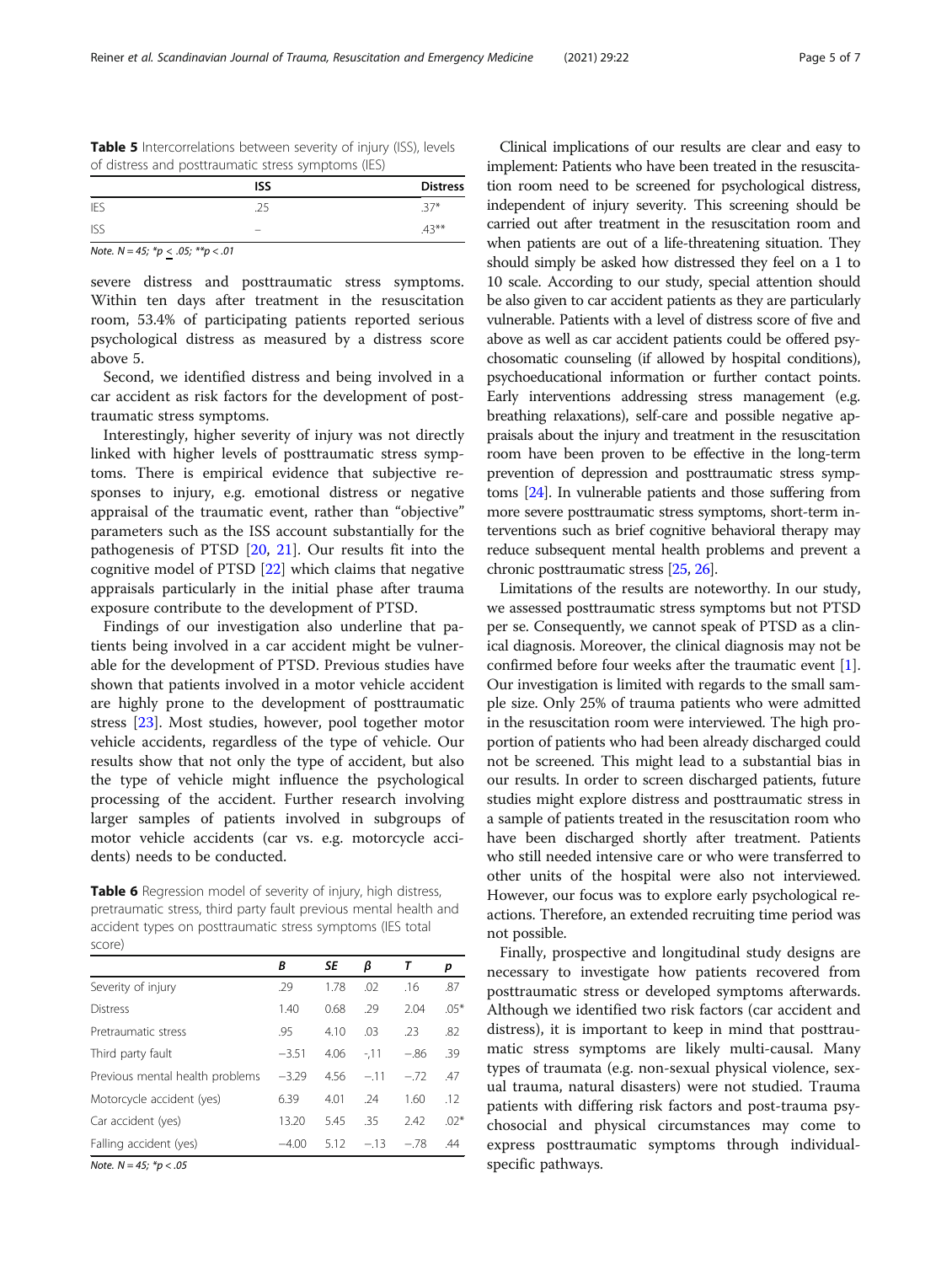# <span id="page-5-0"></span>Conclusion

We conclude that high levels of distress and particularly the involvement in a car accident increase the probability to develop posttraumatic stress symptoms in resuscitation room patients. As result from our exploratory study and a quality improvement of trauma care, routine screening for levels of distress linked with an offer for psychosomatic counseling for distressed patients was initiated at all centers of our Trauma Network.

In the future, randomized controlled trial studies are needed in order to evaluate the effectiveness of screening these patients for distress and of respective psychosomatic counseling in the prevention of posttraumatic stress disorder.

#### Abbreviations

AIS: Abbreviated Injury Scale; IES: Impact of Event Scale; ISS: Injury Severity Score; PTSD: Posttraumatic Stress Disorder

#### Acknowledgements

Not applicable.

#### Authors' contributions

IR and SK conceived the study. IR, SK, PR designed the study. PW collected and managed the data. IR and MB analyzed the data. All authors interpreted the data and wrote the paper. All authors read and approved the final manuscript.

#### Funding

There was no funding and there is no role of a funding source. Open Access funding enabled and organized by Projekt DEAL.

#### Availability of data and materials

The datasets used and analyzed during the current study are available from the corresponding author on reasonable request.

#### Ethics approval and consent to participate

All procedures performed in our study were in accordance with the ethical standards of the institutional and national research committee and with the 1964 Helsinki declaration and its later amendments or comparable ethical standards.

Information about background, content and aims of the exploratory study was given to eligible and available patients in understandable language by a specifically trained medical PhD student. Participation was voluntary. Oral consent to link the interview with the somatic data from the German polytrauma protocol was obtained for each individual case by the interviewer. In advance, our project was screened for possible ethics issues in accordance with Dixon (2017).

Patient data was treated in line with General Data Protection Regulation. Regarding the data and analyses of the exploratory study, all identifying data were removed. Findings of the exploratory study were presented and discussed during the quality circle of the regional Trauma Network on August 21st 2018. As a result and a quality improvement of trauma care, routine screening for levels of distress in order to offer psychosomatic counseling if required was initiated at other centers as standard of care. The present exploratory study posed a low risk to the participants. An additional ethical approval was not required as procedures including medical treatments, invasive diagnostics or procedures causing psychological, spiritual or social harm or discomfort for the participants were not involved. If patients reported high levels of distress or posttraumatic stress symptoms, psychosomatic counseling was offered.

#### Consent for publication

Not applicable.

#### Competing interests

The authors declare that they have no competing interests.

#### Author details

<sup>1</sup>Department of Psychosomatic Medicine and Psychotherapy, Clinic for Psychosomatic Medicine and Psychotherapy, University Medical Center Mainz, Untere Zahlbacher Str. 8, 55131 Mainz, Germany. <sup>2</sup>University of Applied Sciences Darmstadt, Adelungstr. 51, 64283 Darmstadt, Germany. <sup>3</sup> Department of Orthopedics and Traumatology, University Medical Center Johannes Gutenberg-University, Langenbeckstr. 1, Mainz 55131, Germany. 4 Department for Digitale Medizin, Medical Faculty OWL, Bielefeld University, Universitätsstr. 25, 33615 Bielefeld, Germany.

#### Received: 14 October 2019 Accepted: 2 January 2021 Published online: 28 January 2021

#### References

- 1. World Health Organization. The ICD-10 classification of mental and behavioural disorders: diagnostic criteria for research. Geneva: World Health Organization; 1993.
- 2. Kessler RC, et al. Posttraumatic stress disorder in the National Comorbidity Survey. Arch Gen Psychiatry. 1995;52(12):1048–60.
- 3. Kilpatrick DG, et al. National estimates of exposure to traumatic events and PTSD prevalence using DSM-IV and DSM-5 criteria. J Trauma Stress. 2013; 26(5):537–47.
- 4. Hauffa R, et al. Lifetime traumatic experiences and posttraumatic stress disorder in the German population: results of a representative population survey. J Nerv Ment Dis. 2011;199(12):934–9.
- 5. Frommberger UH, et al. Prediction of posttraumatic stress disorder by immediate reactions to trauma: a prospective study in road traffic accident victims. Eur Arch Psychiatry Clin Neurosci. 1998;248(6):316–21.
- 6. Harvey AG, Bryant RA. The relationship between acute stress disorder and posttraumatic stress disorder: a prospective evaluation of motor vehicle accident survivors. J Consult Clin Psychol. 1998;66(3):507.
- 7. Wild J, et al. A prospective study of pre-trauma risk factors for posttraumatic stress disorder and depression. Psychol Med. 2016;46(12):2571–82.
- 8. Zatzick DF, et al. Posttraumatic stress disorder and functioning and quality of life outcomes in a nationally representative sample of male Vietnam veterans. Am J Psychiatr. 1997;154(12):1690–5.
- 9. Brewin CR, Andrews B, Valentine JD. Meta-analysis of risk factors for posttraumatic stress disorder in trauma-exposed adults. J Consult Clin Psychol. 2000;68(5):748.
- 10. Schnyder U, et al. Early psychological reactions to life-threatening injuries. Crit Care Med. 2000;28(1):86–92.
- 11. Matsuoka Y, et al. The Tachikawa cohort of motor vehicle accident study investigating psychological distress: design, methods and cohort profiles. Soc Psychiatry Psychiatr Epidemiol. 2009;44(4):333–40.
- 12. Helm M, Kulla M, Hossfeld B. S3-Leitlinie Polytrauma–Was muss der Notarzt wissen? Der Notarzt. 2018;34(05):272–8.
- 13. Dixon N. Guide to managing ethical issues in quality improvement or clinical audit projects. London: Healthcare Quality Improvement Partnership; 2017.
- 14. Baker SP, et al. The injury severity score: a method for describing patients with multiple injuries and evaluating emergency care. J Trauma Acute Care Surg. 1974;14(3):187–96.
- 15. Ferring D, Filipp S-H. Teststatistische Überprüfung der Impact of Event-Skala: Befunde zu Reliabilität und Stabilität. Focus Diagnostica. 1994;40:344–62.
- 16. Sterling M. The impact of event scale (IES). Australian J Physiotherapy. 2008; 54(1):78.
- 17. Horowitz M, Wilner N, Alvarez W. Impact of event scale: a measure of subjective stress. Psychosom Med. 1979;41(3):209–18.
- 18. Wolpe J. The practice of behavior therapy; 1973.
- 19. Copes WS, et al. The injury severity score revisited. J Trauma Acute Care Surg. 1988;28(1):69–77.
- 20. Hitchcock C, et al. The prospective role of cognitive appraisals and social support in predicting children's posttraumatic stress. J Abnorm Child Psychol. 2015;43(8):1485–92.
- 21. Gabert-Quillen CA, Fallon W, Delahanty DL. PTSD after traumatic injury: an investigation of the impact of injury severity and peritraumatic moderators. J Health Psychol. 2011;16(4):678–87.
- 22. Ehlers A, Clark DM. A cognitive model of posttraumatic stress disorder. Behav Res Ther. 2000;38(4):319–45.